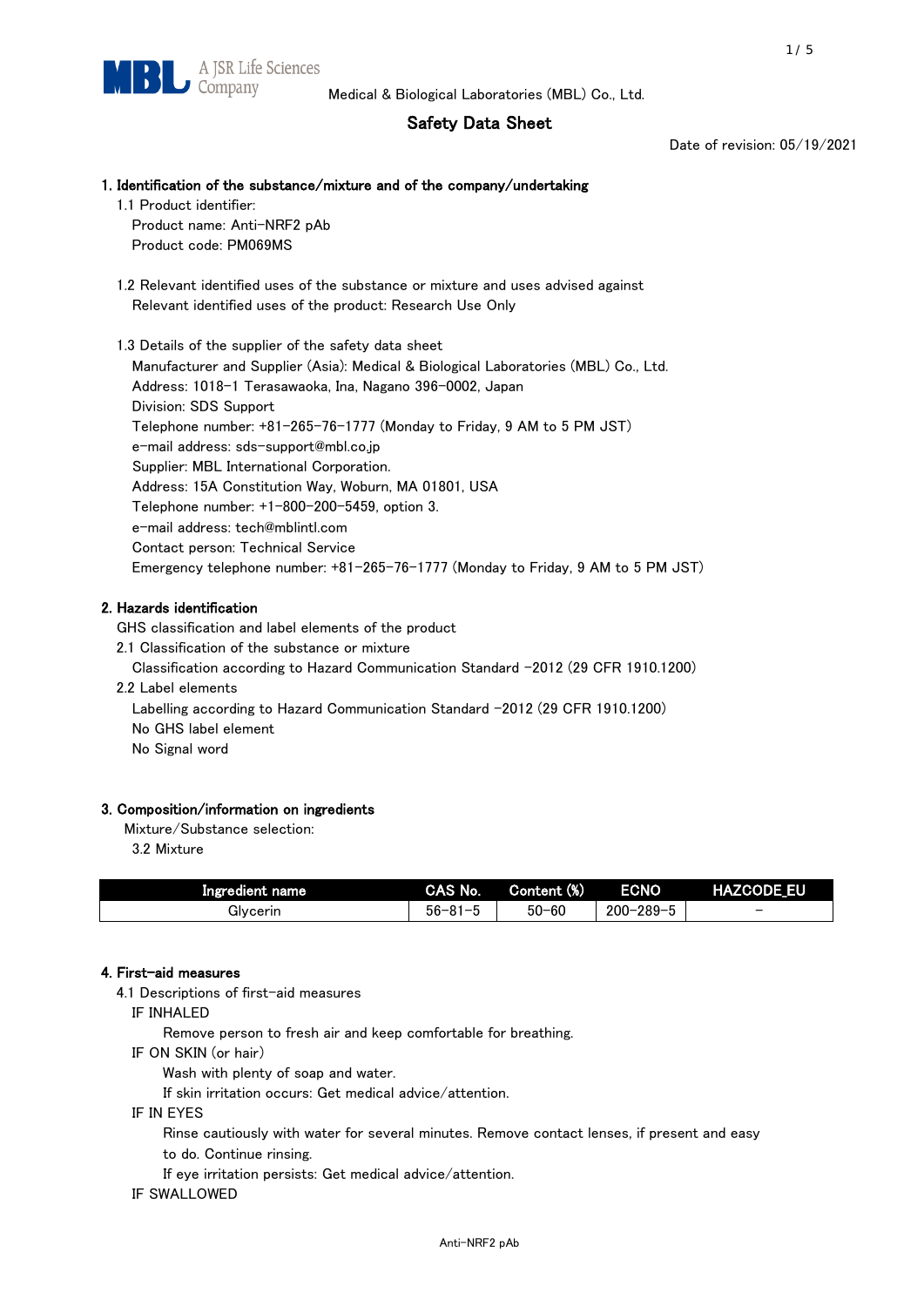Rinse mouth.

## 5. Fire-fighting measures

## 5.1 Extinguishing media

Suitable extinguishing media

Use appropriate extinguishing media suitable for surrounding facilities.

Unsuitable extinguishing media

Unsuitable extinguishing media data is not available.

5.2 Specific hazards arising from the substance or mixture

Specific hazards arising from the substance or mixture is not available.

5.3 Advice for firefighters

Specific fire-fighting measures

Evacuate non-essential personnel to safe area.

## 6. Accidental release measures

 6.1 Personnel precautions, protective equipment and emergency procedures Wear proper protective equipment.

6.2 Environmental precautions

Prevent spills from entering sewers, watercourses or low areas.

6.3 Methods and materials for containment and cleaning up

 Absorb spill with inert material (dry sand, earth, et al), then place in a chemical waste container.

6.4 Reference to other sections

Refer to section 13

## 7. Handling and storage

 7.1 Precautions for safe handling Preventive measures (Safety treatments) Avoid contact with skin. Avoid contact with eyes. Safety measures data is not available. Any incompatibilities data is not available. Advice on general occupational hygiene Do not get in eyes, on skin, or on clothing. Do not eat, drink or smoke when using this product. Wash hands thoroughly after handling. 7.2 Storage Conditions for safe storage Keep container tightly closed.

Keep cool. Protect from sunlight.

Container and packaging materials for safe handling data is not available.

7.3 Specific end use(s)

Research use only.

#### 8. Exposure controls/personal protection

 8.1 Control parameters Adopted value Adopted value in ACGIH is not available. OSHA-PEL (Glycerin)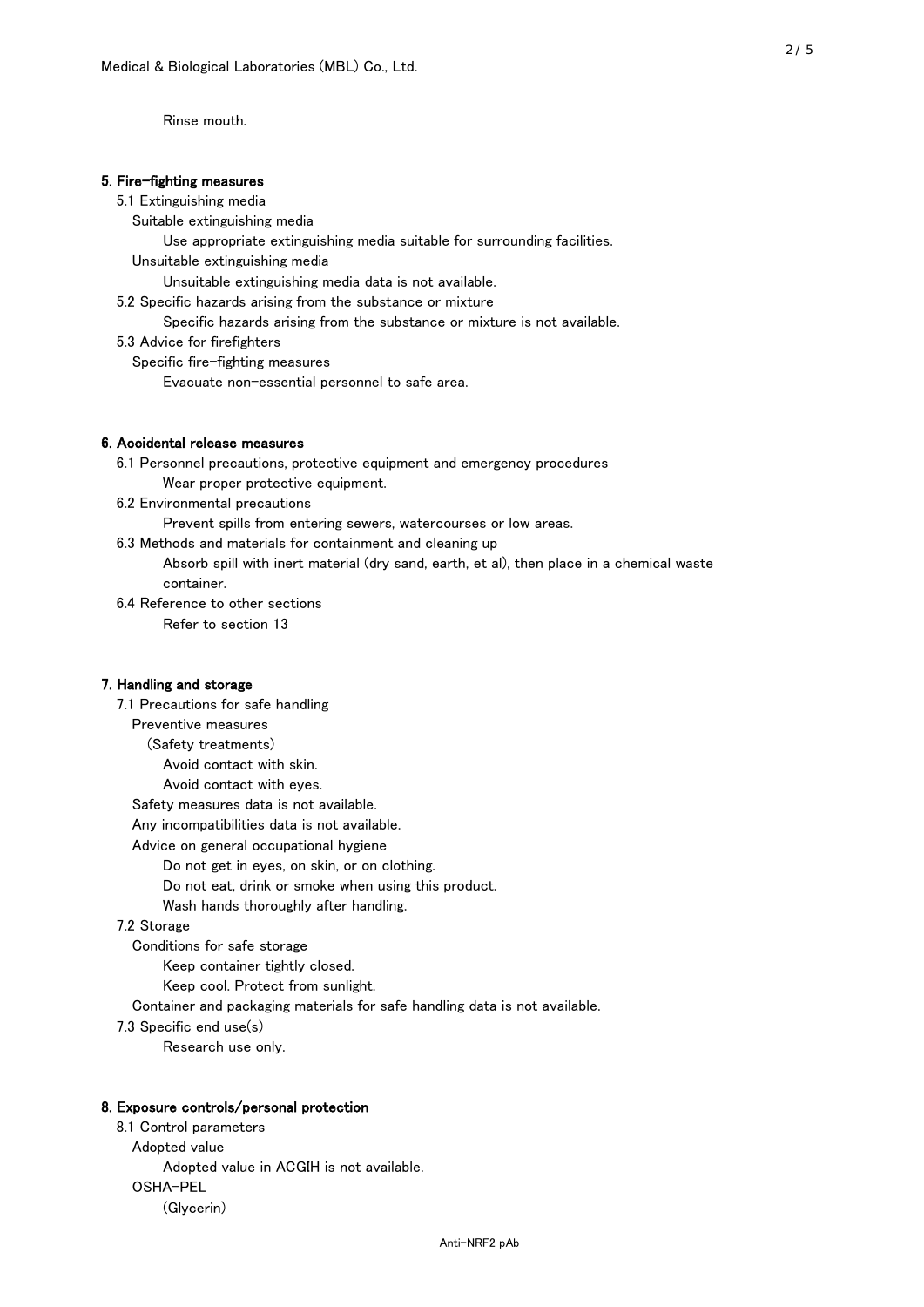TWA: 15mg/m3 (Total dust) TWA: 5mg/m3 (Respirable fraction) NIOSH-REL (Glycerin) See Appendix D 8.2 Exposure controls Appropriate engineering controls Do not use in areas without adequate ventilation. Washing facilities should be available. Individual protection measures Hand protection Wear protective gloves. Eye protection Wear eye/face protection. Skin and body protection Wear protective clothing.

## 9. Physical and Chemical Properties

 9.1 Information on basic physical and chemical properties Physical state: Liquid Color: Colorless Odor data is not available. Melting point/Freezing point data is not available. Boiling point or initial boiling point data is not available. Flammability (gases, liquids and solids) data is not available. Lower and upper explosion limit/flammability limit data is not available. Flash point data is not available. Auto-ignition temperature data is not available. Decomposition temperature data is not available. pH: Neutral Kinematic viscosity data is not available. Solubility: Water solubility: miscible Solubility in solvent data is not available. n-Octanol/water partition coefficient data is not available. Vapor pressure data is not available. Density and/or relative density data is not available. Oxidising properties data is not available. No Particle characteristics data is not available. 9.2 Other information Other information is not available. 10. Stability and Reactivity 10.1 Reactivity Reactivity data is not available. 10.2 Chemical stability Stable under normal storage/handling conditions. 10.3 Possibility of hazardous reactions

Possibility of hazardous reactions data is not available.

## 10.4 Conditions to avoid

Conditions to avoid data is not available.

#### 10.5 Incompatible materials

Incompatible materials data is not available.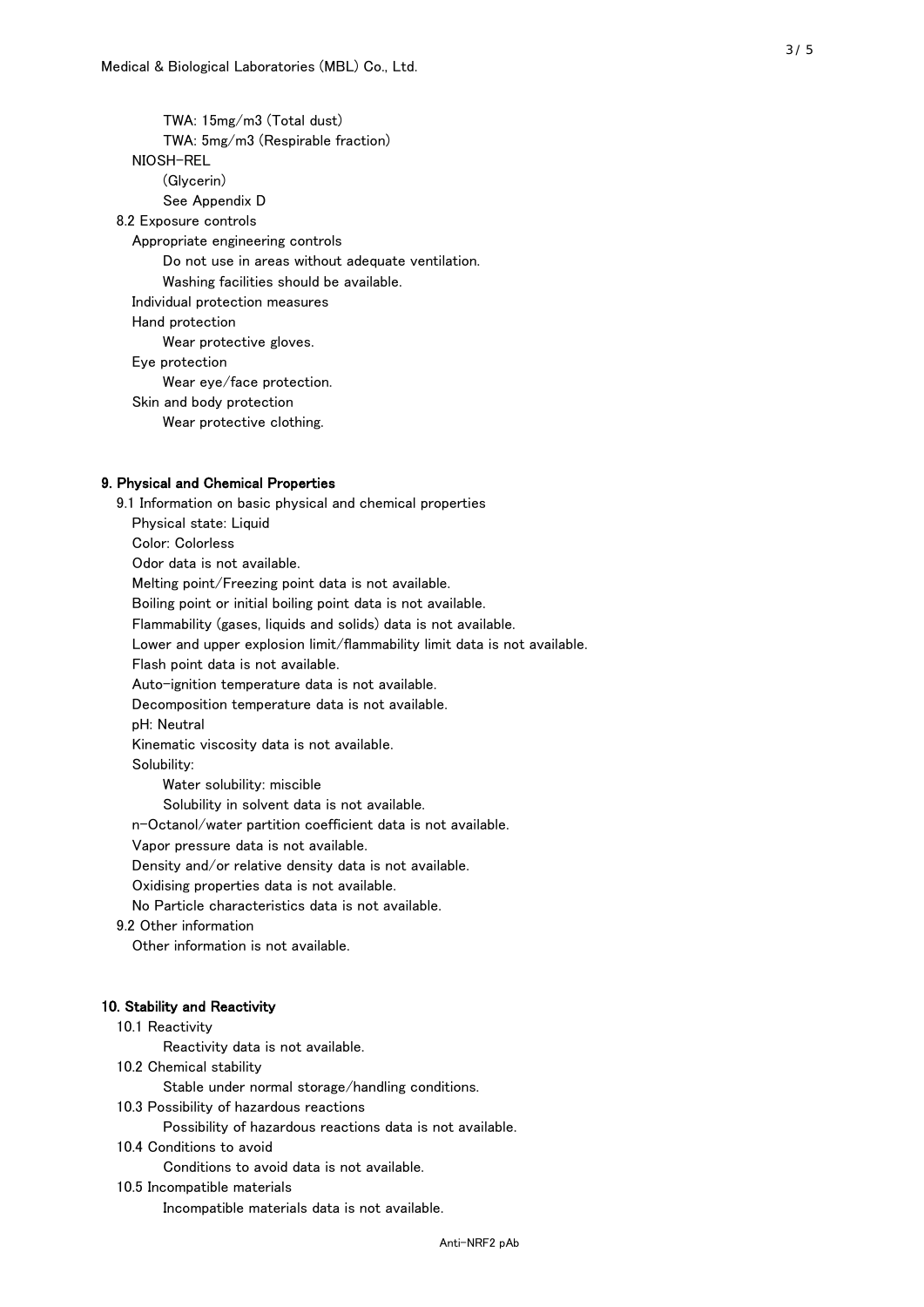10.6 Hazardous decomposition products Hazardous decomposition products data is not available.

## 11. Toxicological Information

 11.1 Information on toxicological effects Acute toxicity data is not available. Irritant properties Skin corrosion/irritation data is not available. Serious eye damage/irritation data is not available. Allergenic and sensitizing effects data is not available. Mutagenic effects data is not available. Carcinogenic effects data is not available. Teratogenic effects data is not available. Reproductive toxicity data is not available. STOT

STOT-single exposure data is not available.

STOT-repeated exposure data is not available.

Aspiration hazard data is not available.

#### 12. Ecological Information

12.1 Ecotoxicity

Ecotoxicity data is not available.

Water solubility

(Glycerin)

miscible (ICSC, 2006)

12.2 Persistence and degradability

Persistence and degradability data is not available.

12.3 Bioaccumulative potential

(Glycerin)

log Pow=-1.76 (ICSC, 2006)

12.4 Mobility in soil

Mobility in soil data is not available.

12.7 Other adverse effects

Ozone depleting chemical data is not available.

#### 13. Disposal considerations

 Description of waste residues and information on their safe handling and methods of disposal, including the disposal of any contaminated packaging

13.1 Waste treatment methods

Dispose of contents/container in accordance with local/national regulation.

Contaminated packing

Dispose of container after using the contents completely.

## 14. Transport Information

 UN No., UN CLASS 14.1 UN No. or ID No.: Not applicable Not applicable to IMDG Code Not applicable to IATA Dangerous Goods Regulations

 14.5 Environmental hazards MARPOL Annex III - Prevention of pollution by harmful substances Marine pollutants (yes/no): no